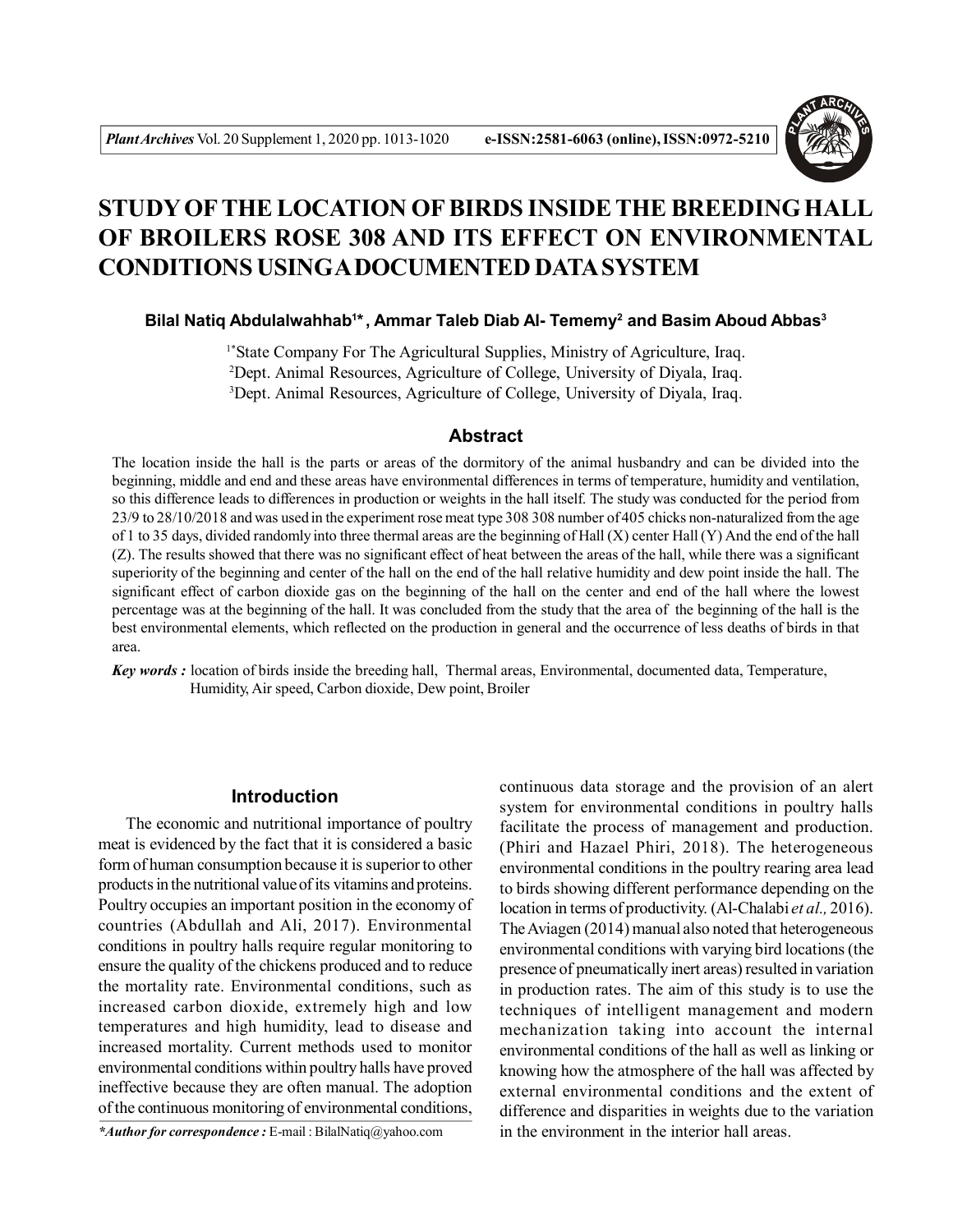### **Materials and Methods**

The experiment was carried out in a closed poultry hall, its dimensions (length 30mx width 7mx height 2.75m), on Ross-308 broiler meat with an initial weight of 40.2g, the chicks were reared in a hall divided into an area of 1 m2 each, the chicks received the clock It was transferred to the field, which was equipped with a sawdust mattress free of moisture. Evan fodder was used to feed the birds from day one to age (14 days). Feeding was free. Table 1 shows the chemical analysis of feed.

| Finish   | <b>Grower</b> | <b>Starter</b> | <b>Chemical composition</b>                  |
|----------|---------------|----------------|----------------------------------------------|
| 18       | 20            | 22.50          | Raw protein $(\% )$                          |
| 3250     | 3185          | 3069           | Energy represented (Clio calories / kg feed) |
| 1:180.56 | 1:159.25      | 1:136.4        | Energy to protein ratio $C / P$ riot         |
| 5.95     | 5.61          | 4.45           | Crude fat $(\% )$                            |
| 1.21     | 1.21          | 1.33           | Lysine $(\% )$                               |
| 0.50     | 0.56          | 0.64           | Methionine (%)                               |
| 0.90     | 0.95          | 0.98           | Calcium $(\% )$                              |
| 0.41     | 0.43          | 0.45           | Disposable phosphorus $(\% )$                |

**Table 1:** Chemical analysis of the feed used in the experiment.

The ventilation system used in the hall is a low internal pressure system where there are two types of large air vacuums at the end of the hall with a discharge ranging from 545 - 554 m3 / s and small in the sides of the hall with a discharge between 460 - 465 m3 / s, use a lighting system Continuous for 23 hours a day and one hour of darkness for four days and then was reduced half an hour a day until reaching 20 hours of light per day and 4 hours of darkness until the end of the breeding period, gas incubators were used to warm the chicks where the chicks were received at a temperature of 32 ° C and then the temperature was  $31 \degree$  C 1-3 days and then from the age of 4 7-day the temperature was 30  $\degree$  C, F. The second week, the temperature was 29 m and after the heat has been reduced until reaching 25 m until the end of the breeding period by producing company Aviagen Manual (2014).

### **Environmental attributes**

Electronic sensors were imported from China specifically for experiment measurements from Shenzhen U-Control Electric Co., Ltd. The measured environmental characteristics were as follows:

### **Temperature and humidity (%)**

Sensors were used to measure the temperature (m) and relative humidity  $(\%)$  of the hall environment. Three sensors were installed inside the hall, the first one at the beginning of the hall (the first thermal zone), the second in the center of the hall (the second thermal zone) and the third one in End of the hall (third thermal zone). A

fourth sensor was erected outside the hall under the shadow. These sensors are documented data that record the readings and stored in the memory of the sensor for a period specified by the user, with the possibility of controlling the determination of the minimum and maximum temperatures to be sensor readings within these limits and according to the area where the sensor is.

### **Air speed (m/s)**

The air velocity is measured by a digital display measuring sensor, which is measured by directing the sensor inside each thermal zone separately and several

> places within the same thermal zone. The measurement is carried out through the rotation of the fan in the sensor which starts to circulate as soon as there is movement of air inside and after the hall. They are recorded. The readings are taken through the corridors between the alkanan, *i.e.* 6 readings at a time.

# **Carbon dioxide CO<sup>2</sup> ppm and Dew point**

Three sensors have been installed to measure carbon dioxide gas and dew point inside the hall. Hall and the third at the end of the hall.

These sensors record data and store it in the memory of the sensor, with the possibility of controlling the determination of the minimum and maximum gas, temperature and relative humidity to be sensor readings within these limits and depending on the area where the sensor, the sensors are operated by UPS Desktop Calculator being rechargeable batteries to ensure Continuity of sensors work during power outages.

Complete Randomized Design (CRD) was used in the statistical analysis to study the effect of the site on the studied characteristics. Statistic Significant differences between the mean were compared with the mean level of 0.01, 0.05 using the Tukey. Rawi and Khalaf Allah, (1980) and used the program SAS, (2012) to perform statistical analysis.

# **Results and Discussion**

### **Temperature**

The results shown in Fig. 2 indicate that there were no significant differences in temperature between the areas of the hall with different densities. These results show that the breeding hall was homogeneous and in a good environment in terms of temperature despite the presence of a computational difference of about (1° C or more). On the production hall. This is consistent with Chalabi *et al.*, (2017), which indicated that temperature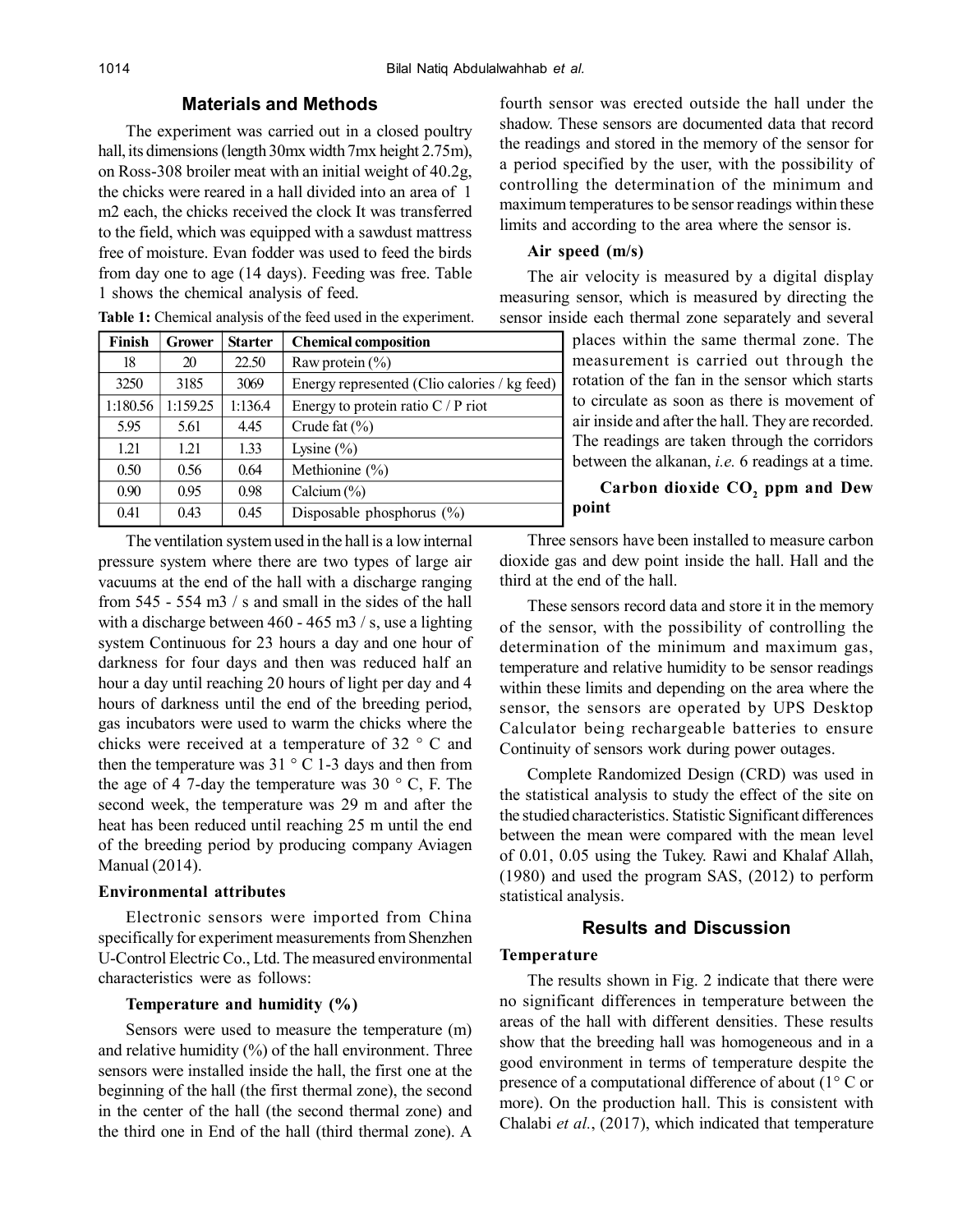

**Fig. 1:** A diagram showing the locations of sensors inside the breeding hall. Mindo



**Picture 1:** Sensor used to measure temperature and relative humidity of the environment.



**Picture 3:** Sensor used to measure carbon dioxide, temperature, relative humidity and dew point.



**Picture 2:** Sensor used to measure air speed.



Picture 4: Shows how to set up the sensor used to measure carbon dioxide, temperature, relative humidity and dew point.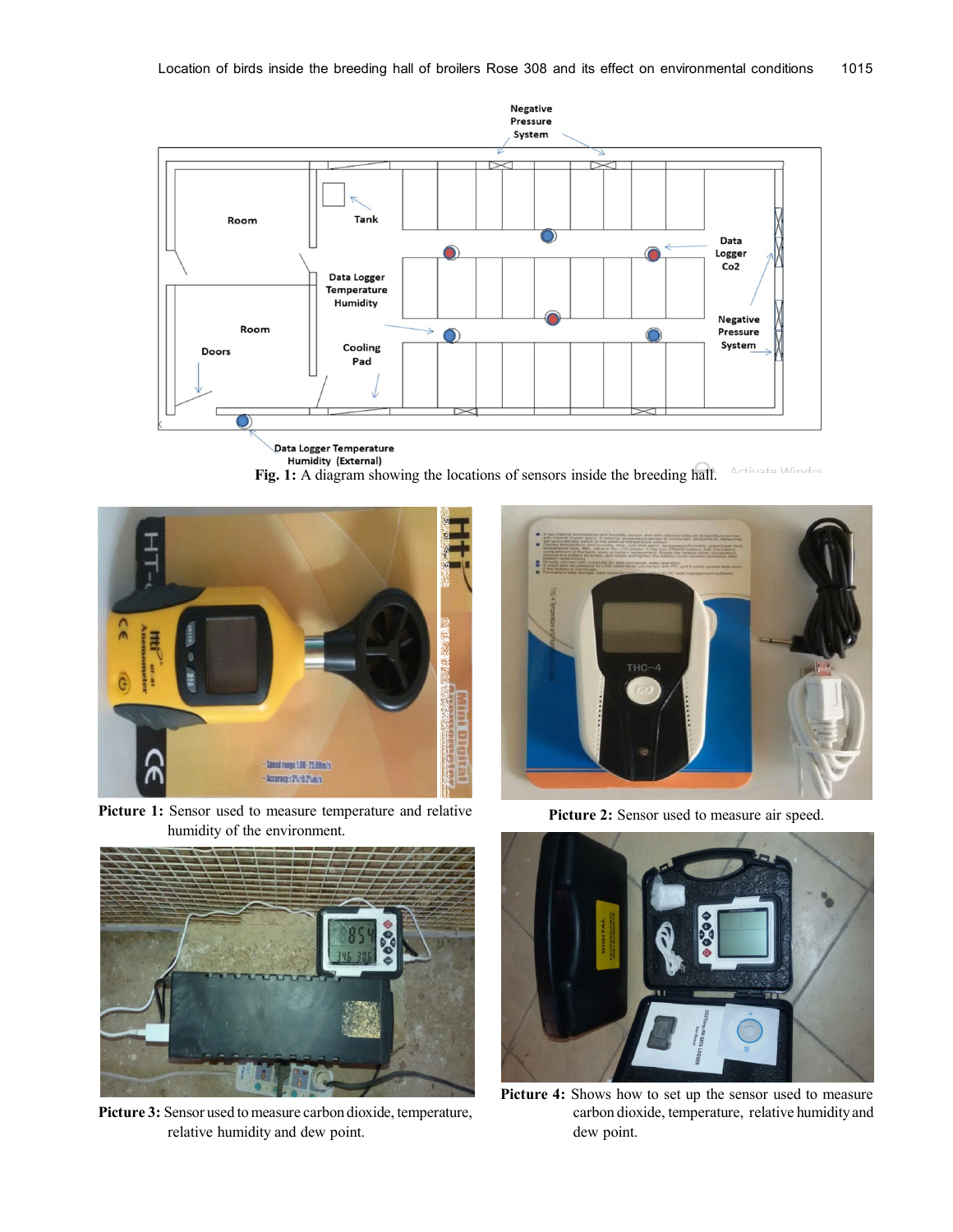differences existed between the areas of the hall mathematically but did not constitute a statistical difference between the regions.

However, it should be noted that the areas of the hall despite the homogeneity of heat, but there are times there is a difference in temperature between the beginning and end of the hall where it reaches 2 - 3 degrees Celsius and this change in temperature shows when the cooling fans run at full power or when the morning and sometimes other times. The external heat plays an important role in determining and increasing or decreasing the temperature inside the hall and thus influencing the birds, as is known, the atmosphere of Iraq is characterized by extreme extremes of temperature not only at the level of seasons, but per day there is a big difference between night and day Appropriate ventilation that maintains temperatures within the required range is an important and essential factor for raising poultry. The extremes that recorded the device outside the room and shown in table 3, which shows some of the features of heat during the breeding period of (35) days note that the device is placed in the shade.

**Table 2:** Shows some of the heat parameters outside the hall during the breeding period.

| Reading | <b>External temperature parameters</b> |  |
|---------|----------------------------------------|--|
| 5433    | Number of readings                     |  |
| 27.1175 | Mean                                   |  |
| 0.07655 | Standard error                         |  |
| 399     | Maximum                                |  |
| 15.1    | Minimum                                |  |

This extremism can be observed between the highest and lowest degree and its deviation from the general average (27.1175) as the difference between the highest degree and the lowest degree is about (12 - 13) degrees Celsius and this difference makes maintaining the internal temperature is very difficult, so as previously noted that the hall Great control and high quality to preserve the internal environment in all areas of the hall is essential for raising poultry in general and to increase the density in particular, so it is necessary to start or think about increasing the density of breeding must assess the hall at the environmental level in general and to provide appropriate heat for birds for all ages and all areas of the hallA special form.

This is consistent with what Al-Bash'an and Al-Banki (2010) observed when observing the breeding halls of broiler and laying hens that the air temperature was an average of  $(28 \pm 3.7)$  and ranges between  $(8 - 37)$  ° C (extreme temperatures). For poultry farming. This is confirmed by Makki, (2014) where he showed that the production of poultry in Iraq suffers from the presence of extreme extremes in temperature between night and day and summer and winter.

### **Relative humidity%**

Note that the difference between the first area (the beginning of the hall) and the second area (the center of the hall) was higher with relative humidity (48.493 and 46.753%), respectively. The third area (the end of the hall) with an average (38.875%) This difference may be due to the presence of cooling vents, which work to carry and insert moisture into the hall when the work of clouds fans, since the cooling system in the hall is evaporative cooling. These results are consistent with Chalabi et al. (2017) which showed a difference in relative humidity between the hall locations but the superiority of the first area (the beginning of the hall) and the third (the end of the hall) compared to the second area (the center of the hall) and a significant level ( $P \le 0.05$ ). Superiority for the beginning and end of the hall, but the center of the hall



**Fig. 2:** Shows the temperature  $(\pm$  standard error) in the hall areas from the age of 1 day to 35 days.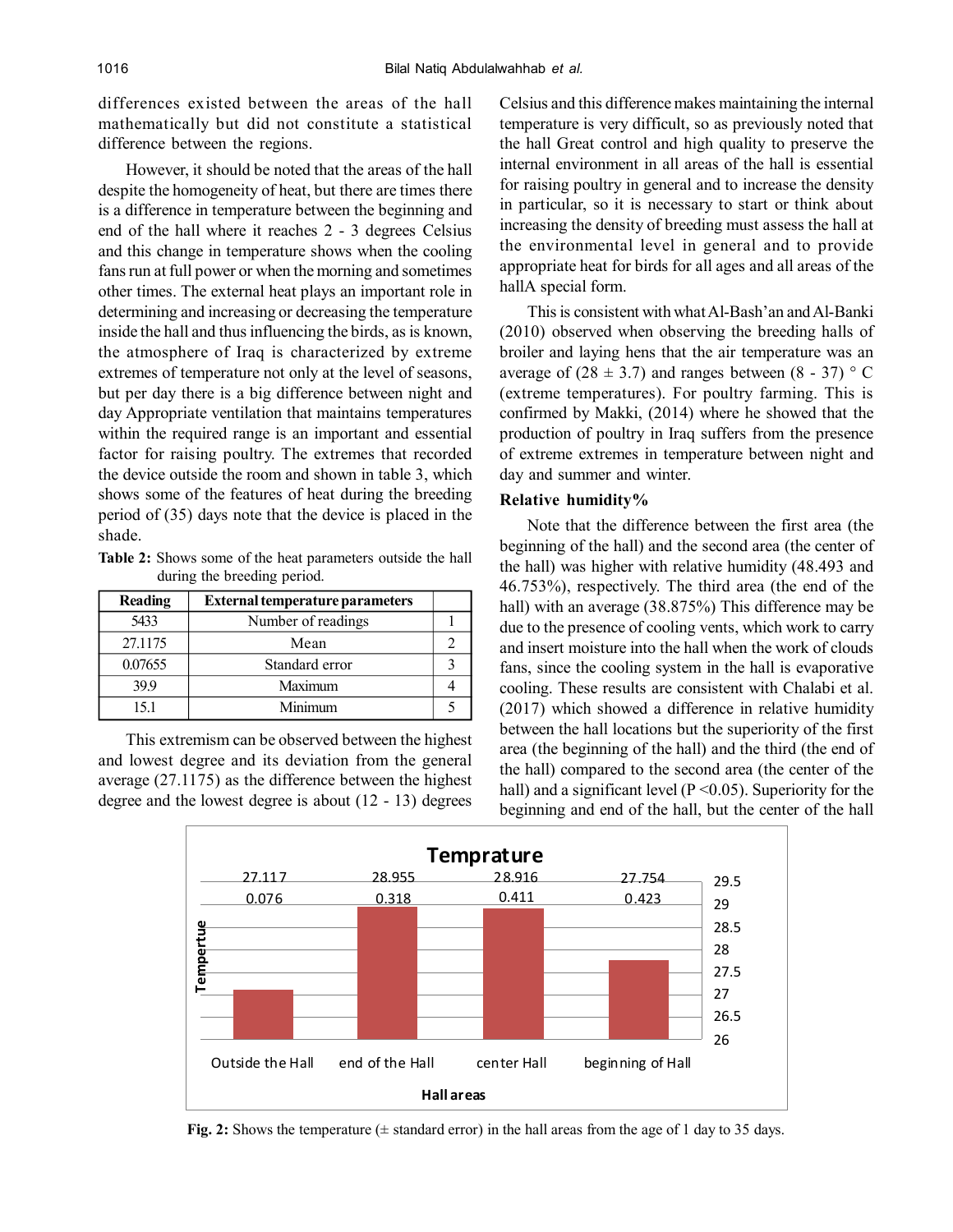was the best in terms of production, and researchers attributed the reason for the existence of environmental harmony of the region in the middle of the hall. They pointed out that the reason for this variation in humidity is due to the presence of air leaks at the beginning and end of the hall as a result of the presence of cooling vents and doors of the hall. The breathing of birds also works to throw out steam from the birds, which are mechanisms to put heat out of the body of the bird, so the number of birds as well as the season has an important role in determining humidity.

The humidity of the external air plays an important role in determining the humidity of the house. The operation of ventilation fans works to enter the air and the air may be humid or dry. Or the presence of dew on the vegetation or the presence of a nearby water source or water surface (river, lake, sea, etc.) So there is a convergence between the air humidity and relative humidity of the atmosphere of the hall as the average relative humidity of the hall as a whole was  $(44.707 \pm$ 0.917%) Approach to what was observed when the humidity sensor was placed outside the room, table 3J Some moisture parameters Sacrifice device outside the hall.

**Table 3:** Shows some relative humidity parameters outside the hall during the breeding period.

| <b>Reading</b> | <b>External temperature parameters</b> |  |
|----------------|----------------------------------------|--|
| 5433           | Number of readings                     |  |
| 44.2649        | Mean                                   |  |
| 0.21193        | standard error                         |  |
| 85.9           | Maximum                                |  |
| 167            | Minimum                                |  |

This table shows the existence of a large contrast between the highest and lowest reading of the device, recorded the highest reading in times of rain where the percentage of air humidity is high and it must be noted in times when there is a significant decrease in humidity is sprayed the ground between cages with water, especially at the beginning of the experiment to avoid the occurrence of dehydration of chicks.

The different letters mean there are significant differences between the averages of the regions according to Tukey test.

 (\*\*) Indicates the existence of high moral differences between the averages of regions according to Tukey test.

### **Air speed m/s**

Fig. (4) shows a significant difference ( $P \le 0.05$ ) in the air velocity between the areas of the hall where the highest or best value was in the first area (the beginning of the hall) with an air speed of  $0.610 \text{ m}$  / s (where it



**Fig. 3:** Shows the relative humidity% ( $\pm$  standard error) in and outside the hall from 1 day to 35 days of the experiment.

surpassed the second zone) In the middle of the hall, the air speed reached  $(0.488 \text{ m/s})$  but no significant differences were observed between the third area (the end of the hall) and the air speed reached  $(0.536 \text{ m/s})$ with the rest of the areas. This may be due to ventilation and cooling vents at the beginning of the hall. Low) and thus compensate for this decline pressure air to enter the more the pressure pervaded the more income air and increased air speed more than any other words, the greater the number of ventilation fans air speed increased inside the hall, as well as having access doors of the hall and thus smooth flow more air to enter and increase its speed.

In the second area (the center of the hall), the air velocity is reduced, which may be due to the reduced pressure due to the compensating air entering the pressure, as well as the presence of birds and installations that act as bumpers that reduce the air speed. The third area (the end of the hall) was characterized by good air speed comes second stage after the first area (the beginning of the hall) This may be due to the presence of fans as well as working birds and facilities to reduce the air speed in the area. These results are consistent with Al-Chalabi *et al.,* (2016) where environmental conditions were found to be heterogeneous among the three areas within the hall, and as a result birds showed different performance by location. Abbas *et al.*, (2011) also found when laying chickens in Saudi Arabia although some chicken breeding halls tried to overcome this problem (heterogeneity of the hall) by adding more cooling pads and exhaust fans, but there are still differences in Various places inside the hall.

These results are inconsistent with what Blanes-Vidal *et al.*, (2007) found in an experiment to demonstrate the effect of indoor air velocity and pressure in different areas of the hall. In the middle of the rest.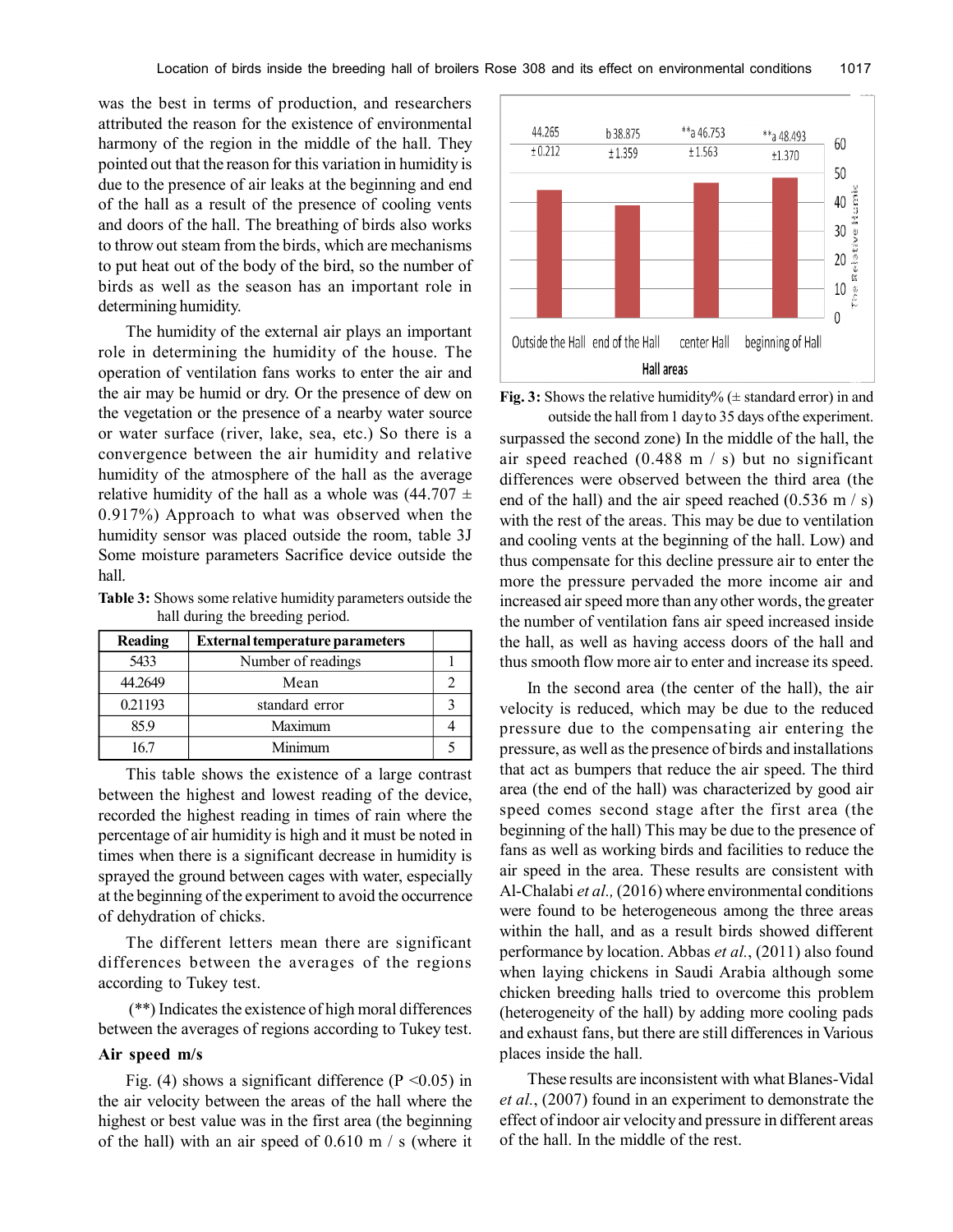Although there are differences in the air speed inside the hall, the average air speed in each room was good  $(0.564 \pm 0.0177 \text{ m/s})$ . This gives an indication that the ventilation was good and works to get rid of the heat and harmful gases and makes it within good and acceptable levels. It works to get rid of harmful gases such as carbon dioxide, hydrogen sulfide and ammonia, and equip the hall with the amount of oxygen commensurate with the numbers of birds and the size of the hall and homogeneously throughout the hall. (Aviagen, 2014). Bennett, (2008) also found that poor ventilation in the hall led to the levels of carbon dioxide reaching harmful levels. He pointed out that in winter some bad ventilation systems may add 3-4 times the amount of  $CO_2$  produced by the birds. In the summer, it was found that places close to the inactive areas (inert) increased the chances of getting higher levels in the barn of carbon dioxide as evidence that the existing environmental conditions are not homogeneous at the level of thermal areas inside the hall.

Different letters mean the presence of significant



**Fig. 4:** Shows the air speed m / h (standard error) in the hall areas from the age of 1 day to 35.

differences between the averages of regions according to the Tukey test. (\*) indicates a significant difference between the averages of regions according to Tukey test

# **Carbon dioxide CO<sup>2</sup> ppm**

Fig. 5 shows a decrease in the level of  $CO<sub>2</sub>$  in the first area (the beginning of the hall) with an average reading of 503,935 ppm, which had a high moral significance  $(P \le 0.01)$  than the rest of the hall, which was 559.269 and 583.729 ppm for the second and third regions respectively. The difference in the level of  $CO<sub>2</sub>$ in the first area (the beginning of the hall) may be due to good ventilation due to the presence of large-size cooling vents that enter the oxygen-loaded fresh air that pushes the air loaded with dioxide. Carbon to logic Tin other than the level of gas leads to rise in these areas in addition to the presence of birds that are a source of carbon dioxide

gas  $CO<sub>2</sub>$  and slowing air speed leads to this increase the level of gas. It should be noted that the level of carbon dioxide gas  $CO_2$ , although high in the rest of the areas of the hall but overall did not exceed the limits allowed and this is indicative of something that indicates the efficiency of ventilation inside the hall. This is consistent with Bennett, (2008), who showed that the purpose of summer ventilation is to maintain a carbon dioxide level below 700ppm. In winter, some poor ventilation systems add 3- 4 times more  $CO<sub>2</sub>$  to the room.. Carbon dioxide levels usually do not reach harmful levels unless the heating system is poor and ventilation rates are not within the appropriate rates (ie bad ventilation). It is noticeable from the readings of the devices that the level of  $CO<sub>2</sub>$  gas in the areas of the hall was a good level as well as the overall level of carbon dioxide  $\mathrm{CO}_2$  in the breeding hall in general was good with an overall average of  $545.160 \pm$ 9.612 ppm. The table below illustrates some of the parameters of  $CO<sub>2</sub>$ .

**Table 4:** Shows some of the parameters CO<sub>2</sub> gas inside the hall during the breeding period.

| <b>Reading</b> | <b>External temperature parameters</b> |  |
|----------------|----------------------------------------|--|
| 12572          | Number of readings                     |  |
| 550.62ppm      | Mean                                   |  |
| 1.356          | Mode                                   |  |
| 435 ppm        | standard error                         |  |
| 1534 ppm       | Maximum                                |  |
| $305$ ppm      | Minimum                                |  |

Knížatová *et al.,* (2010) found that carbon dioxide emissions were predominantly affected at the end of the fattening period and at a highly significant level ( $P \le 0.01$ ). It should be noted that the  $\mathrm{CO}_2$  gas is dangerous because it is a gas heavier than the air, so it is at the level of birds, so we have developed gas sensors at the level of birds for the purpose of accurate screening of gas levels.



**Fig. 5:** Shows the  $CO_2$  ppm gas ( $\pm$  standard error) in the hall areas from the age of 1 day to 35 days by experiment.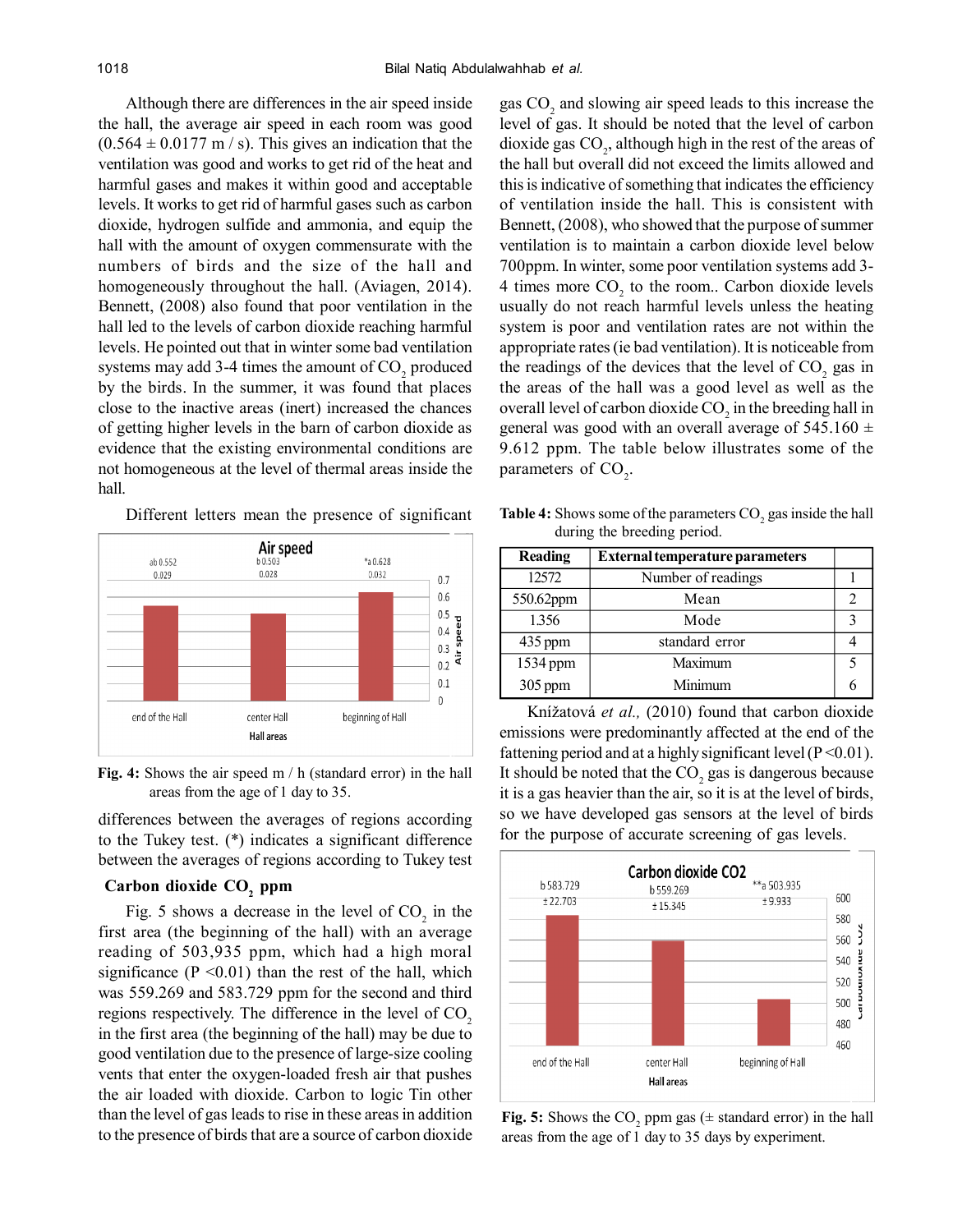Different letters mean there are significant differences between the averages of the regions according to Tukey test.

(\*\*) Indicates the existence of high moral differences between the averages of regions according to Tukey test.

### **Degree of dew point**

Fig. 6 shows that there is superiority of the first and second zone compared to the third zone of dew point temperature and high level of significance ( $P < 0.01$ ). This may be due to the higher atmospheric humidity of these two regions compared to the third region which was less humid. The dew point in the Fig. shows the presence of dryness in the air of the hall despite the continuous spraying of water in order to raise the relative humidity in the atmosphere of the hall. The dew point is a useful method for estimating moisture useful in the atmosphere, where the dew point value indicates the amount of moisture present in the air. Because the dew point is directly related to the amount of moisture in the air, it is a good tool for measuring humidity. In general, especially in the summer months, when the humidity in the atmosphere is low as well as its importance in the desert areas, if the dew point is recorded above  $65^{\circ}$ C is considered humid air and if it reaches  $70^{\circ}$ C and above it is considered much humidity and annoying if associated with high temperatures. If the dew point is recorded in the fifties, the atmosphere is considered comfortable for most people, while if recorded 40 and less, the air is considered dry. The table below shows the features of the dew point in the education hall.

|  |                                             | <b>Table 5:</b> Shows some parameters of the dew point temperature |
|--|---------------------------------------------|--------------------------------------------------------------------|
|  | inside the hall during the breeding period. |                                                                    |

| <b>Reading</b> | <b>External temperature parameters</b> |  |
|----------------|----------------------------------------|--|
| 5433           | Number of readings                     |  |
| 21.197         | Mean                                   |  |
| 0.765          | standard error                         |  |
| 39.753         | Maximum                                |  |
| 5687           | Minimum                                |  |

Table 5 indicates that there is a decrease in the dew point in the hall as a whole with an average of  $21.197^{\circ}$ C and a minimum dew point value of  $6.687^{\circ}$ C. This is a negative indicator for the hall. Cooling fans without running water on evaporative cooling pads.

The different letters mean there are significant differences between the averages of the regions according to Tukey st. (\*\*) Indicates the existence of high moral differences between the averages of regions according to Tukey test



**Fig. 6:** Shows the dew point temperature (standard error) in the hall areas from 1 day to 35 days of the experiment.

#### **References**

- Abbas, T.E., M.M. Yousuf, M.E. Ahmed and A.A. Hassabo (2011). Effect of fluctuating ambient temperature on the performance of laying hens in the closed poultry house. *Research Opinions in Animal & Veterinary Sciences*,**1(4):** 254-257.
- Al-Bashan, M.M. and A. Banki (2010). Evaluation of ventilation efficiency in laying hens and meat and their relationship with Campylobacteriasis in the climatic conditions of Deir Ezzor Governorate in Syria. *Damascus University Journal for Agricultural Sciences*, **26(1):** 147-164.
- Abdullah, R.F. and M.A. Ali (2017). Effect of the Climate Change on the production of Chicken In Al- Hilla District Between (2010-2014). *Journal of the Faculty of Basic Education for Educational and Human Sciences*, **32:** 637- 664.
- Al-Chalabi, D., A. Akbar and F.M. Husseein (2016). Impact Of Sex And Bird's Location Inside A Local Poultry House On Some Productive Traits Through Diagnostic Environmental Monitoring System Of Rose Broiler 308. *International Journal Of Engineering sciences & Research Technology*, **5(10):** 267-281.
- Al-Chalabi, D., A. Akbar and F.M. Husseein (2017). Diagnostic Environmental Monitoring System poultry House. *Journal of Iraqi Agricultural Sciences*, **48(3):** 860-872.
- Al-Rawe, K.M. and M.K. Abdulaziz (1980). Design and analysis of agricultural experiments. Dar Al Kutub For Printing & Publishing. University of Al Mosul.
- Aviagen (2014). Ross broiler management manual. Aviagen Ltd., Newbridge, Midlothian, Scotland.
- Bennett, C. (2008). How to use a hand-held carbon dioxide monitor to evaluate summer ventilation in poultry houses. Zootechnia International.
- Blanes-Vidal, V., V. Fitas and A. Torres (2007). Differential pressure as acontrol parameter for ventilation in poultry houses: effect on air velocity in the zone occupied by animals. *Spanish journal of agricultural research*, **5(1):**